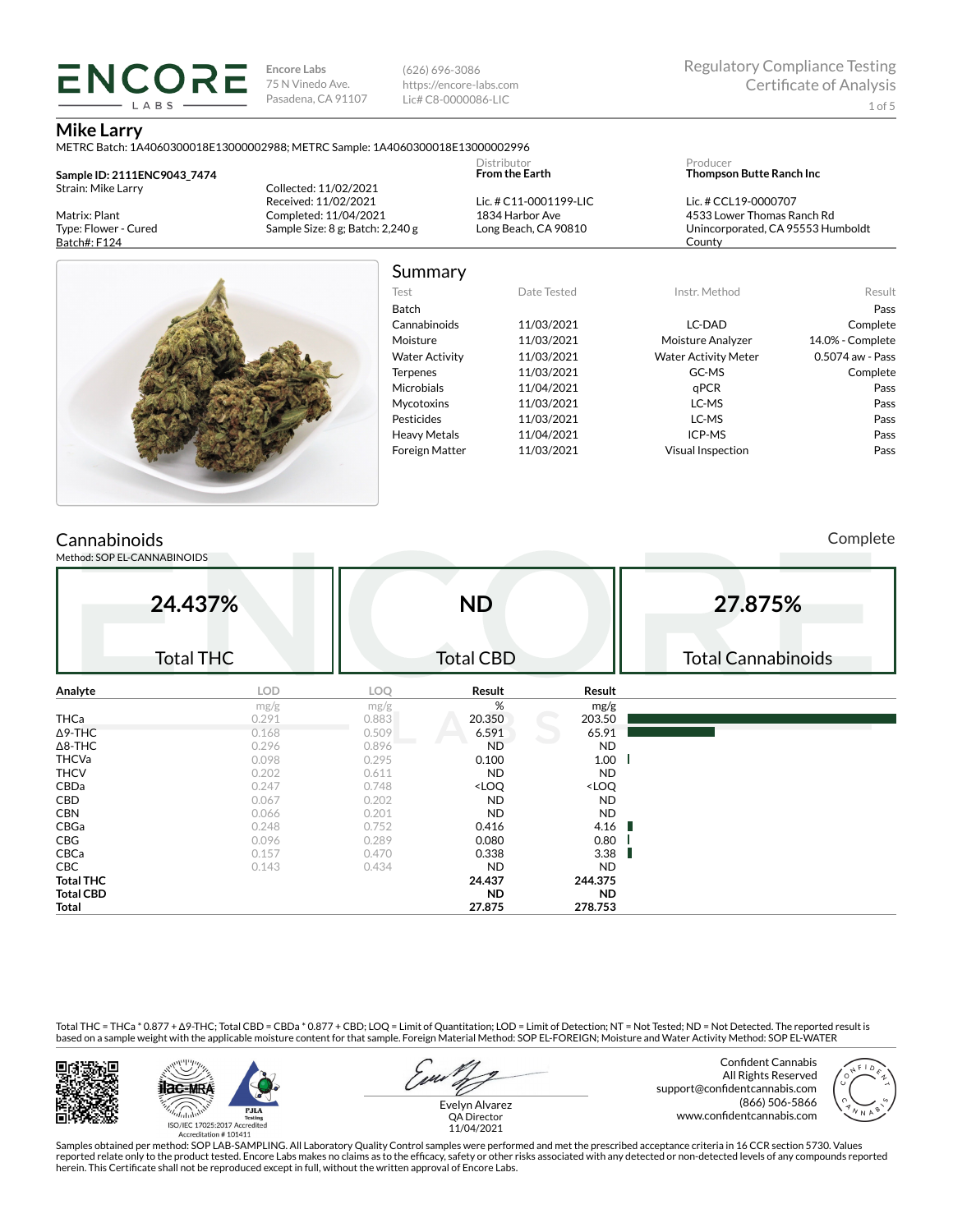(626) 696-3086 https://encore-labs.com Lic# C8-0000086-LIC

### **Mike Larry**

**ENCORE** LABS

| METRC Batch: 1A4060300018E13000002988; METRC Sample: 1A4060300018E13000002996 |  |
|-------------------------------------------------------------------------------|--|
| Distribution                                                                  |  |

|                             |                                  | <b>Distributor</b>       | Producer                          |
|-----------------------------|----------------------------------|--------------------------|-----------------------------------|
| Sample ID: 2111ENC9043 7474 |                                  | <b>From the Earth</b>    | Thompson Butte Ranch Inc          |
| Strain: Mike Larry          | Collected: 11/02/2021            |                          |                                   |
|                             | Received: 11/02/2021             | Lic. # $C11-0001199-LLC$ | Lic. # CCL19-0000707              |
| Matrix: Plant               | Completed: 11/04/2021            | 1834 Harbor Ave          | 4533 Lower Thomas Ranch Rd        |
| Type: Flower - Cured        | Sample Size: 8 g; Batch: 2,240 g | Long Beach, CA 90810     | Unincorporated, CA 95553 Humboldt |
| Batch#: F124                |                                  |                          | County                            |
|                             |                                  |                          |                                   |

### Terpenes

Method: SOP EL-TERPENES

| Method: SOP EL-TERPENES |            |               |                                                          |                              |  |
|-------------------------|------------|---------------|----------------------------------------------------------|------------------------------|--|
| Analyte                 | <b>LOD</b> | LOQ           | Result                                                   | Result                       |  |
|                         | $\%$       | $\frac{0}{2}$ | %                                                        | mg/g                         |  |
| β-Caryophyllene         | 0.003      | 0.011         | 0.688                                                    | 6.88                         |  |
| δ-Limonene              | 0.001      | 0.011         | 0.480                                                    | 4.80                         |  |
| $\alpha$ -Humulene      | 0.001      | 0.011         | 0.290                                                    | 2.90                         |  |
| β-Myrcene               | 0.003      | 0.011         | 0.147                                                    | 1.47                         |  |
| Linalool                | 0.002      | 0.011         | 0.124                                                    | 1.24                         |  |
| $\alpha$ -Bisabolol     | 0.003      | 0.011         | 0.101                                                    | 1.01                         |  |
| Fenchol*                | 0.002      | 0.011         | 0.048                                                    | 0.48                         |  |
| Caryophyllene Oxide*    | 0.003      | 0.011         | 0.045                                                    | 0.45                         |  |
| $\beta$ -Pinene         | 0.002      | 0.011         | 0.041                                                    | 0.41                         |  |
| $\alpha$ -Pinene        | 0.002      | 0.011         | 0.037                                                    | 0.37                         |  |
| Borneol*                | 0.002      | 0.011         | 0.012                                                    | 0.12                         |  |
| Camphene                | 0.001      | 0.011         | <loq< th=""><th><loq< th=""><th></th></loq<></th></loq<> | <loq< th=""><th></th></loq<> |  |
| Camphor*                | 0.002      | 0.017         | <b>ND</b>                                                | <b>ND</b>                    |  |
| cis-Nerolidol           | 0.003      | 0.011         | <b>ND</b>                                                | <b>ND</b>                    |  |
| $\delta$ -3-Carene      | 0.001      | 0.011         | <b>ND</b>                                                | <b>ND</b>                    |  |
| Eucalyptol              | 0.002      | 0.011         | <b>ND</b>                                                | <b>ND</b>                    |  |
| Fenchone*               | 0.002      | 0.011         | <loq< th=""><th><loq< th=""><th></th></loq<></th></loq<> | <loq< th=""><th></th></loq<> |  |
| y-Terpinene             | 0.002      | 0.011         | <b>ND</b>                                                | <b>ND</b>                    |  |
| Guaiol                  | 0.003      | 0.011         | <b>ND</b>                                                | <b>ND</b>                    |  |
| Ocimene                 | 0.003      | 0.011         | <b>ND</b>                                                | <b>ND</b>                    |  |
| p-Cymene*               | 0.001      | 0.011         | <b>ND</b>                                                | <b>ND</b>                    |  |
| Terpinolene             | 0.002      | 0.011         | <b>ND</b>                                                | <b>ND</b>                    |  |
| trans-Nerolidol         | 0.004      | 0.011         | <b>ND</b>                                                | <b>ND</b>                    |  |
| Valencene*              | 0.003      | 0.011         | <b>ND</b>                                                | <b>ND</b>                    |  |
| <b>Total</b>            |            |               | 2.012                                                    | 20.12                        |  |

# Primary Aromas



Date Tested: 11/03/2021<br>\*Beyond scope of accreditation. LOQ = Limit of Quantitation; LOD = Limit of Detection; NT = Not Tested; ND = Not Detected. The reported result is based on a sample weight with the applicable moisture content for that sample.



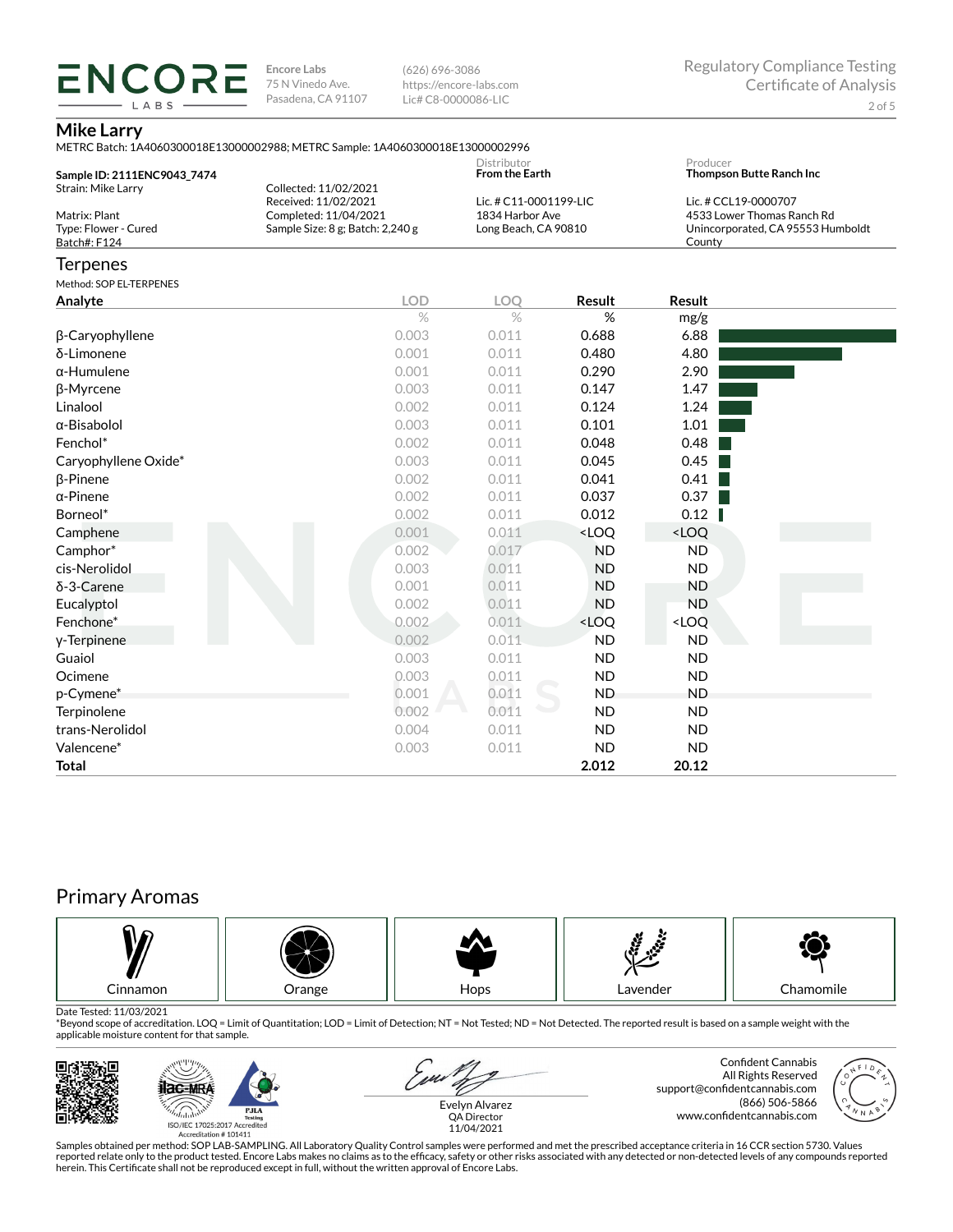(626) 696-3086 https://encore-labs.com Lic# C8-0000086-LIC

Producer

### **Mike Larry**

**ENCOR** LABS

METRC Batch: 1A4060300018E13000002988; METRC Sample: 1A4060300018E13000002996

| Sample ID: 2111ENC9043 7474 |                                      | <b>From the Earth</b>  | <b>Thompson Butte Ranch Inc.</b>  |
|-----------------------------|--------------------------------------|------------------------|-----------------------------------|
| Strain: Mike Larry          | Collected: 11/02/2021                |                        |                                   |
|                             | Received: 11/02/2021                 | Lic. # C11-0001199-LIC | Lic. # CCL19-0000707              |
| Matrix: Plant               | Completed: 11/04/2021                | 1834 Harbor Ave        | 4533 Lower Thomas Ranch Rd        |
| Type: Flower - Cured        | Sample Size: $8$ g; Batch: $2,240$ g | Long Beach, CA 90810   | Unincorporated, CA 95553 Humboldt |
| Batch#: F124                |                                      |                        | County                            |

Distributor

#### Pesticides

Method: SOP EL-PesticidesLCMS LC-MS

| Analyte             | <b>LOD</b> | <b>LOO</b> | Limit          | Result    | <b>Status</b> | Analyte                 | <b>LOD</b> | LOO       | Limit          | Result    | <b>Status</b> |
|---------------------|------------|------------|----------------|-----------|---------------|-------------------------|------------|-----------|----------------|-----------|---------------|
|                     | $\mu$ g/g  | $\mu$ g/g  | $\mu$ g/g      | $\mu$ g/g |               |                         | $\mu$ g/g  | $\mu$ g/g | $\mu$ g/g      | $\mu$ g/g |               |
| Abamectin           | 0.005      | 0.02       | 0.1            | <b>ND</b> | Pass          | Fludioxonil             | 0.01       | 0.05      | 0.1            | <b>ND</b> | Pass          |
| Acephate            | 0.002      | 0.01       | 0.1            | <b>ND</b> | Pass          | Hexythiazox             | 0.005      | 0.02      | 0.1            | <b>ND</b> | Pass          |
| Acequinocyl         | 0.01       | 0.02       | 0.1            | <b>ND</b> | Pass          | Imazalil                | 0.05       | 0.1       | 0.05           | <b>ND</b> | Pass          |
| Acetamiprid         | 0.005      | 0.02       | 0.1            | <b>ND</b> | Pass          | Imidacloprid            | 0.005      | 0.02      | 5              | <b>ND</b> | Pass          |
| Aldicarb            | 0.05       | 0.1        | 0.05           | <b>ND</b> | Pass          | Kresoxim Methyl         | 0.005      | 0.02      | 0.1            | <b>ND</b> | Pass          |
| Azoxystrobin        | 0.005      | 0.02       | 0.1            | <b>ND</b> | Pass          | Malathion               | 0.02       | 0.05      | 0.5            | <b>ND</b> | Pass          |
| <b>Bifenazate</b>   | 0.005      | 0.01       | 0.1            | <b>ND</b> | Pass          | Metalaxyl               | 0.002      | 0.005     | $\overline{2}$ | <b>ND</b> | Pass          |
| <b>Bifenthrin</b>   | 0.02       | 0.05       | 3              | <b>ND</b> | Pass          | Methiocarb              | 0.05       | 0.1       | 0.05           | <b>ND</b> | Pass          |
| <b>Boscalid</b>     | 0.02       | 0.05       | 0.1            | <b>ND</b> | Pass          | Methomyl                | 0.01       | 0.02      | 1              | <b>ND</b> | Pass          |
| Captan              | 0.2        | 0.3        | 0.7            | <b>ND</b> | Pass          | Mevinphos               | 0.02       | 0.05      | 0.02           | <b>ND</b> | Pass          |
| Carbaryl            | 0.02       | 0.05       | 0.5            | <b>ND</b> | Pass          | Myclobutanil            | 0.005      | 0.01      | 0.1            | <b>ND</b> | Pass          |
| Carbofuran          | 0.05       | 0.1        | 0.05           | <b>ND</b> | Pass          | Naled                   | 0.01       | 0.02      | 0.1            | <b>ND</b> | Pass          |
| Chlorantraniliprole | 0.002      | 0.01       | 10             | <b>ND</b> | Pass          | Oxamyl                  | 0.005      | 0.01      | 0.5            | <b>ND</b> | Pass          |
| Chlordane           | 0.05       | 0.1        | 0.05           | <b>ND</b> | Pass          | Paclobutrazol           | 0.05       | 0.1       | 0.05           | <b>ND</b> | Pass          |
| Chlorfenapyr        | 0.05       | 0.1        | 0.05           | <b>ND</b> | Pass          | Parathion Methyl        | 0.02       | 0.05      | 0.02           | <b>ND</b> | Pass          |
| Chlorpyrifos        | 0.05       | 0.1        | 0.05           | <b>ND</b> | Pass          | Pentachloronitrobenzene | 0.02       | 0.05      | 0.1            | <b>ND</b> | Pass          |
| Clofentezine        | 0.01       | 0.02       | 0.1            | <b>ND</b> | Pass          | Permethrin              | 0.02       | 0.05      | 0.5            | <b>ND</b> | Pass          |
| Coumaphos           | 0.02       | 0.05       | 0.02           | <b>ND</b> | Pass          | Phosmet                 | 0.01       | 0.02      | 0.1            | <b>ND</b> | Pass          |
| Cyfluthrin          | 0.05       | 0.1        | $\overline{2}$ | <b>ND</b> | Pass          | Piperonyl Butoxide      | 0.02       | 0.05      | 3              | <b>ND</b> | Pass          |
| Cypermethrin        | 0.1        | 0.2        | $\mathbf 1$    | <b>ND</b> | Pass          | Prallethrin             | 0.005      | 0.02      | 0.1            | <b>ND</b> | Pass          |
| Daminozide          | 0.02       | 0.05       | 0.02           | <b>ND</b> | Pass          | Propiconazole           | 0.005      | 0.01      | 0.1            | <b>ND</b> | Pass          |
| Diazinon            | 0.002      | 0.01       | 0.1            | <b>ND</b> | Pass          | Propoxur                | 0.05       | 0.1       | 0.05           | <b>ND</b> | Pass          |
| <b>Dichlorvos</b>   | 0.02       | 0.05       | 0.02           | <b>ND</b> | Pass          | Pyrethrins              | 0.02       | 0.05      | 0.5            | <b>ND</b> | Pass          |
| Dimethoate          | 0.02       | 0.05       | 0.02           | <b>ND</b> | Pass          | Pyridaben               | 0.005      | 0.01      | 0.1            | <b>ND</b> | Pass          |
| Dimethomorph        | 0.005      | 0.02       | $\overline{2}$ | <b>ND</b> | Pass          | Spinetoram              | 0.005      | 0.01      | 0.1            | <b>ND</b> | Pass          |
| Ethoprophos         | 0.05       | 0.1        | 0.05           | <b>ND</b> | Pass          | Spinosad                | 0.005      | 0.01      | 0.1            | <b>ND</b> | Pass          |
| Etofenprox          | 0.05       | 0.1        | 0.05           | <b>ND</b> | Pass          | Spiromesifen            | 0.01       | 0.02      | 0.1            | <b>ND</b> | Pass          |
| Etoxazole           | 0.005      | 0.02       | 0.1            | <b>ND</b> | Pass          | Spirotetramat           | 0.005      | 0.01      | 0.1            | <b>ND</b> | Pass          |
| Fenhexamid          | 0.005      | 0.02       | 0.1            | <b>ND</b> | Pass          | Spiroxamine             | 0.05       | 0.1       | 0.05           | <b>ND</b> | Pass          |
| Fenoxycarb          | 0.05       | 0.1        | 0.05           | <b>ND</b> | Pass          | Tebuconazole            | 0.005      | 0.01      | 0.1            | <b>ND</b> | Pass          |
| Fenpyroximate       | 0.005      | 0.02       | 0.1            | <b>ND</b> | Pass          | Thiacloprid             | 0.02       | 0.05      | 0.02           | <b>ND</b> | Pass          |
| Fipronil            | 0.05       | 0.1        | 0.05           | <b>ND</b> | Pass          | Thiamethoxam            | 0.005      | 0.01      | 5              | <b>ND</b> | Pass          |
| Flonicamid          | 0.01       | 0.02       | 0.1            | <b>ND</b> | Pass          | Trifloxystrobin         | 0.005      | 0.01      | 0.1            | <b>ND</b> | Pass          |

LOQ = Limit of Quantitation; LOD = Limit of Detection; NT = Not Tested; ND = Not Detected.





Evelyn Alvarez QA Director

Confident Cannabis All Rights Reserved support@confidentcannabis.com (866) 506-5866 www.confidentcannabis.com



11/04/2021

Samples obtained per method: SOP LAB-SAMPLING. All Laboratory Quality Control samples were performed and met the prescribed acceptance criteria in 16 CCR section 5730. Values reported relate only to the product tested. Encore Labs makes no claims as to the efficacy, safety or other risks associated with any detected or non-detected levels of any compounds reported<br>herein. This Certificate shall

3 of 5

Pass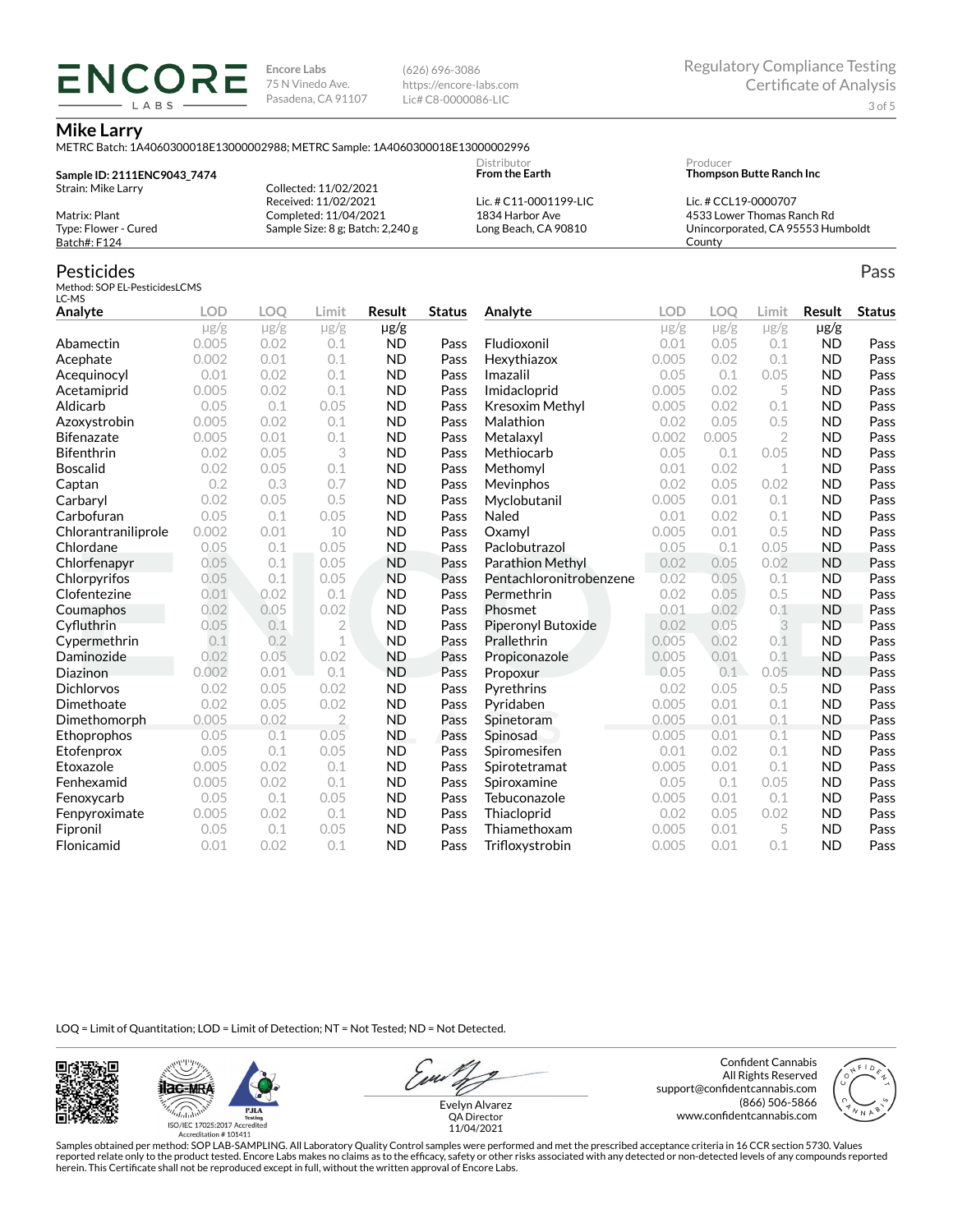(626) 696-3086 https://encore-labs.com Lic# C8-0000086-LIC

### **Mike Larry**

**ENCORE** LABS

| Sample ID: 2111ENC9043 7474            |                                                                        | Distributor<br><b>From the Earth</b>      |            | Producer<br>Thompson Butte Ranch Inc               |               |
|----------------------------------------|------------------------------------------------------------------------|-------------------------------------------|------------|----------------------------------------------------|---------------|
| Strain: Mike Larry<br>Matrix: Plant    | Collected: 11/02/2021<br>Received: 11/02/2021<br>Completed: 11/04/2021 | Lic. # C11-0001199-LIC<br>1834 Harbor Ave |            | Lic. # CCL19-0000707<br>4533 Lower Thomas Ranch Rd |               |
| Type: Flower - Cured<br>Batch#: F124   | Sample Size: 8 g; Batch: 2,240 g                                       | Long Beach, CA 90810                      |            | Unincorporated, CA 95553 Humboldt<br>County        |               |
| <b>Mycotoxins</b>                      |                                                                        |                                           |            |                                                    | Pass          |
| Method: SOP EL-PesticidesLCMS<br>LC-MS |                                                                        |                                           |            |                                                    |               |
| Analyte                                | LOD                                                                    | LOO                                       | Limit      | Result                                             | <b>Status</b> |
|                                        | $\mu$ g/kg                                                             | $\mu$ g/kg                                | $\mu$ g/kg | µg/kg                                              |               |
| <b>B1</b>                              |                                                                        | 4                                         |            | <b>ND</b>                                          | Tested        |

B2 and  $\begin{array}{ccc} & 2 & 4 & 4 \end{array}$  and  $\begin{array}{ccc} & 1 & 1 \end{array}$  and  $\begin{array}{ccc} & 2 & 4 \end{array}$  and  $\begin{array}{ccc} & & \end{array}$  and  $\begin{array}{ccc} & & \end{array}$  and  $\begin{array}{ccc} & & \end{array}$  are  $\begin{array}{ccc} & & \end{array}$  and  $\begin{array}{ccc} & & \end{array}$  and  $\begin{array}{ccc} & & \end{array}$  are  $\begin{array}{ccc} & &$ G1 2 4 ND Tested  $\begin{array}{cccccccccccccc} \textsf{G2} & & & & 2 & & & 4 & & & & & \textsf{ND} & & & \textsf{Tested} \end{array}$ Ochratoxin A  $\qquad \qquad \qquad 1$   $\qquad \qquad 2$   $\qquad \qquad 20$   $\qquad \qquad \textsf{ND}$  Pass Total AØatoxins 20 ND Pass

|  | <b>Common</b> | LABS |  |
|--|---------------|------|--|

Date Tested: 11/03/2021 LOQ = Limit of Quantitation; LOD = Limit of Detection; NT = Not Tested; ND = Not Detected.





Evelyn Alvarez

Confident Cannabis All Rights Reserved support@confidentcannabis.com (866) 506-5866 www.confidentcannabis.com



QA Director 11/04/2021